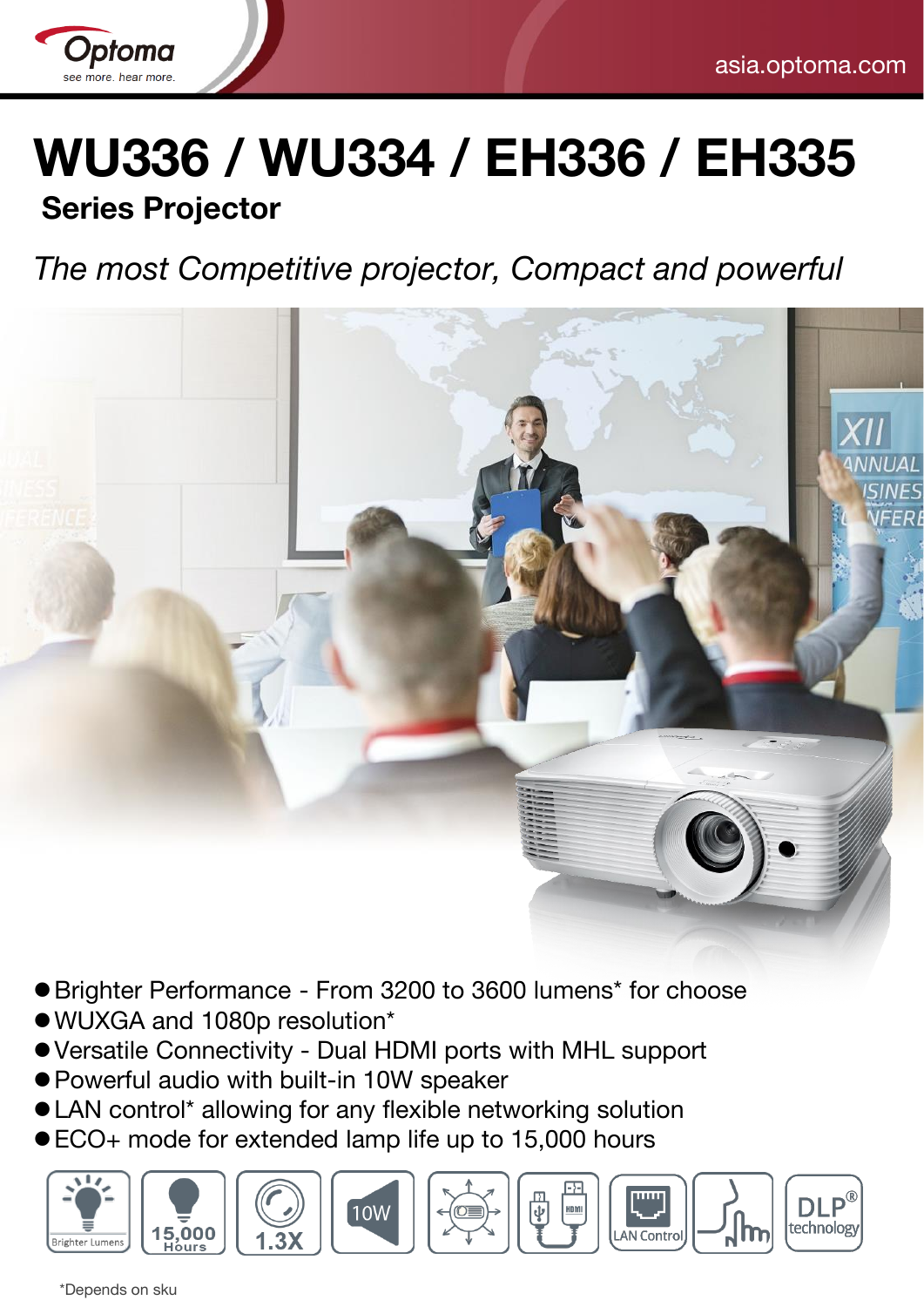

#### **The most Competitive projector**

offer full featured and very price competitive products in the WUXGA\* segment, and 16:10 aspect ratio is the most commonly used with the latest WXGA or WUXGA notebooks.



#### **15,000 Hour Lamp Life**

Via the extended Lamp Life Mode (Eco+), to maximum the projector efficiency with Low TCO.



#### **Versatile Connectivity**

VGA, dual HDMI ports with MHL support and composite video connectors offers many ways to connect your devices.



#### **Built-in speaker**

A powerful integrated 10W speaker allows your content to be heard clearly and is easy to set up without purchasing external speakers.



#### **Brighter Performance**

From 3200 to 3600 lumens\*\* options for choose, This series project is **The BEST choice in medium-sized spaces**. Lights on viewing, vibrant in all conditions



#### **1.3X Zoom Lens**

Enables a larger throw distance range, easily creating a stunning 100 inch image from just 3.4- 4.4 meters away.



#### **LAN Control**

The RJ45 port\*\*\* provides additional network controllability. Crestron RoomView, Extron's IP Link, AMX dynamic device discovery and PJ-Link protocols are fully supported.



**Low Noise**  Only 27db, quieter than a Whisper

\*WU336/WU334 models only

\*\*Depends on sku

\*\*\*WU336/EH335 models only